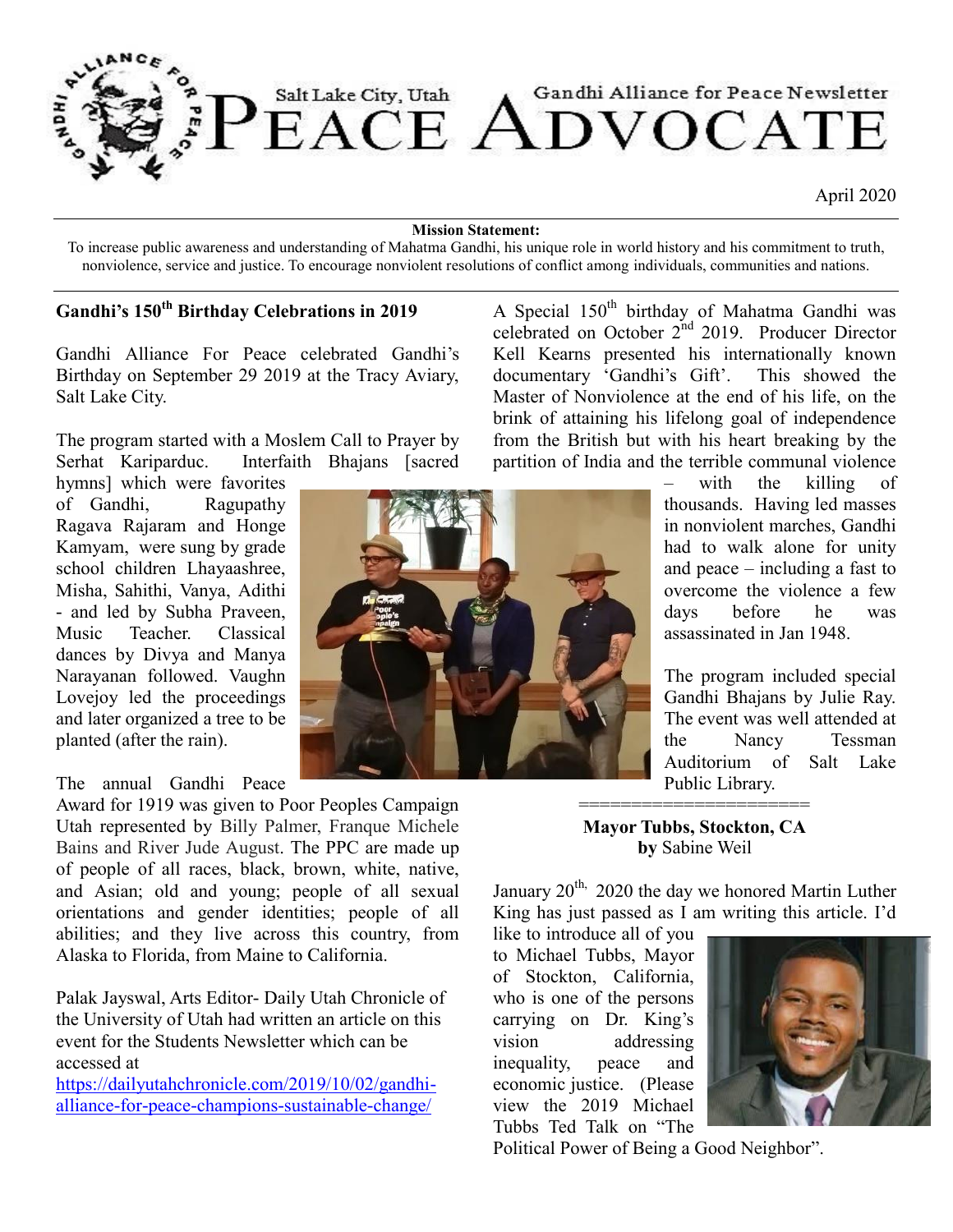Michael Tubbs was born August  $2<sup>nd</sup>$ , 1990 in south Stockton, California to a teenage mom and a father who, like too many African American men, is incarcerated on a life sentence. In spite of the inherent obstacles of poverty, Michael attended Stanford University on a need-based scholarship and graduated in 2012 with a BA in Comparative Studies in Race and Ethnicity and an MA in Policy, Leadership and Organization Studies. While a student, Michael Tubbs interned at the White House under President Obama. At age 22 he became Stockton's youngest council member and at age 26 he became the Mayor of Stockton, a city of 320,000 people.

Mayor Tubbs is quick to point out that his academic and political success is a case of "...exceptionalism Meaning that we recognize it's exceptional for people to escape the structures (of poverty). Meaning by our very language, we



understand that the things we're seeing in our world are by design." (Ted Talk 2019) Tubbs quotes Dr. Paul Farmer when he discusses structural violence as 'the avoidable impairment of basic human needs.' It is the way in which "our institutions, our policies, our culture creates outcomes that advantage some people and disadvantage others."

For several decades, Stockton was a city in trouble. In 2012, it was the largest city in the country to declare bankruptcy and it had more homicides per capita than Chicago. Here's a quote from the 2019 Ted Talk: "So my old council district, where I grew up, is 10 minutes away from a more affluent district. And 10 minutes away in the same city, the difference between zip code 95205 and 95219 in life expectancy is 10 years. Ten minutes away, 4.5 miles, 10 years life expectancy difference, and not because of the choices people are making. Because, no one chose to live in an unsafe community where they can't exercise. No one chose to put more liquor stores than grocery stores in the community. No one chose these things, but that's the reality. I realized, as a councilman, to enact a structural change I wanted to see, where between the same zip codes there's a 30 percent difference in the rate of unemployment, there's a 75,000 dollars a year difference in income, that being a

councilman was not going to cut it. So that's when I decided to run for mayor. "

As Mayor, Tubbs has been courageous in looking for solutions. Grocery stores have replaced liquor stores in troubled neighborhoods. Tubbs is advocating for increased per pupil spending for children in poorer neighborhoods. In addressing violent crimes, he recognizes that those who perpetrate have often been victims themselves – of violence, poverty and trauma. By partnering with law enforcement, businesses and community groups, he enacted two strategies called "Ceasefire" and "Advance Peace". Targeting actual as

well as potential offenders, these programs, provide outreach services offering such things as job opportunities, social services, health care and tattoo removal. It's probably not a coincidence that in 2018 Stockton saw a 40 percent reduction in homicides and a 30 percent reduction in violent crime.

Mayor Tubbs is also an advocate of Universal Basic Income. Beginning in February 2019, Stockton has been participating in an 18-month pilot program offering 125 residents with low incomes a \$500 monthly stipend with no strings attached. The money is distributed through a debit card so that expenditures can be tracked. This project is being closely watched and analyzed. So far about 40% of the money goes for food, 25% for merchandise and about 12% for utilities.

Michael Tubbs was motivated to serve his community through a tragedy. On November 1, 2010, while interning at the White House, he received a call from his mother that his cousin Donnell had been murdered at a Halloween party. Working through grief and despair, Michael Tubbs decided, "The choice was between action and apathy". Maybe that's a message for our times.

> ============================== **"A Problem from Hell"** by Nancy Haanstad

The title of Samantha Power's 2003 Pulitzer Prizewinning book aptly describes the tragic record of genocidal and mass killings throughout human history. A variety of motives pervade: greed, revenge, competition for land or power, religious convictions, ideological beliefs, racial animus - have generated civilian slaughters committed by perpetrators to the indifference of by-standers.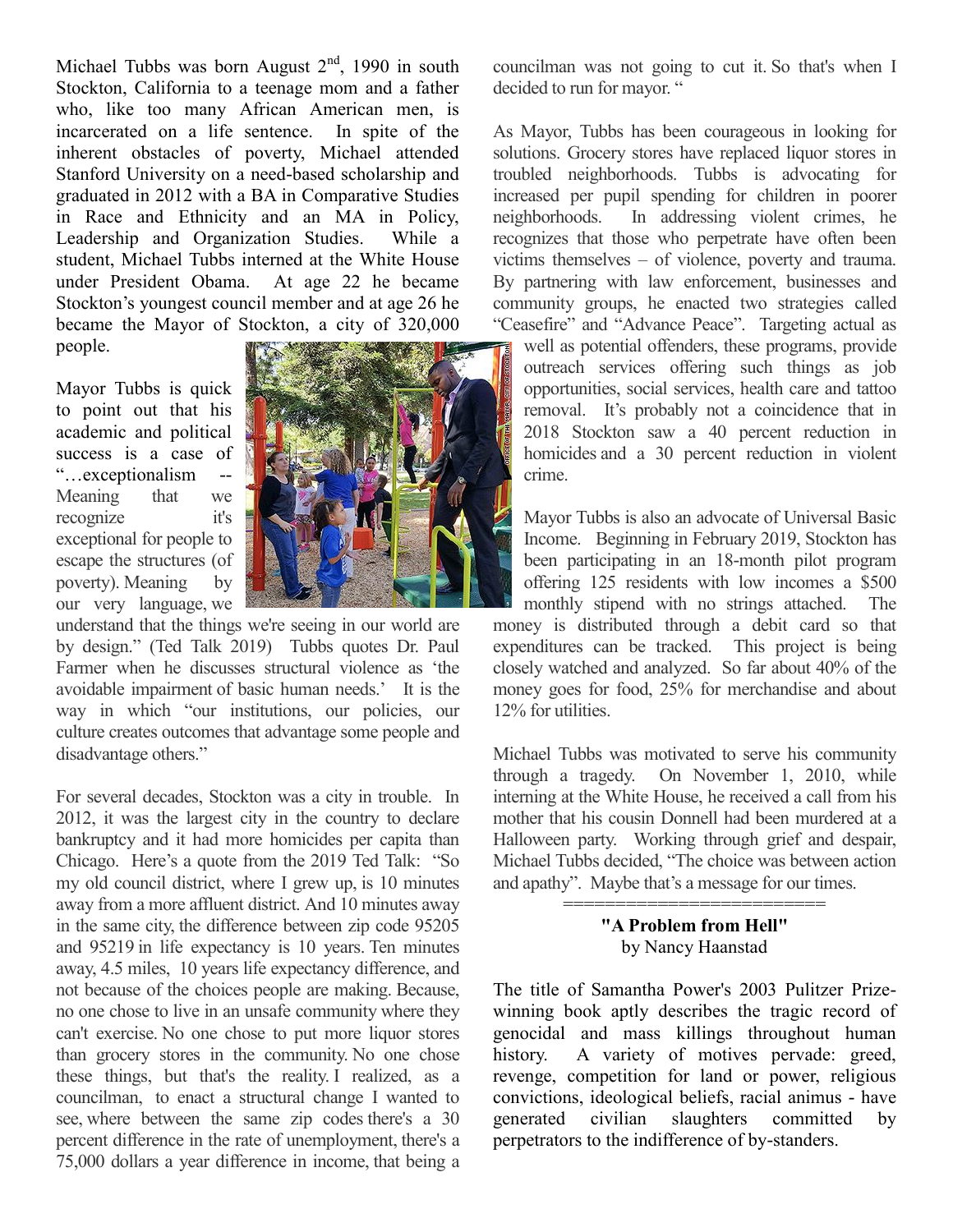Atrocities appear throughout human history. Rome's destruction of Carthage by fire, killing perhaps 150,000 people, has been called the first recorded genocide. Other examples include the Genghis Khan-led slaughter of 5% - 10% of the entire human race, the St. Bartholomew's Day Massacre of perhaps 30,000 French Huguenots, and the multi-generational decimation of the New World's indigenous populations during European colonialism.

The 20th C. teems with mass murders. The Nazi's belief in their racial superiority led to the death camps that killed 6 million Jews and 5 million 'others' (including Roma, Jehovah Witnesses, the mentally or physically disabled, and homosexuals). Prodded by Jewish refugee Raphael Lemkin, the post-war international community recognized the concept of 'genocide' and outlawed 'the destruction, in whole or in part, of a national, ethnic, racial or religious group.' The Prevention and Punishment of Genocide became the first human rights treaty in 1948.

In the same historical moment, Mahatma Gandhi led an unprecedented non-violent resistance campaign that forced the powerful British Empire to concede India's independence. Despite the phenomenal, large-



scale success of the Gandhian way, the Indian subcontinent itself fell into wide-spread group violence costing at least 1 million lives as 12.5 million people physically relocated on the basis of their religious identity into Hindu India and Muslim Pakistan. (India's minority Muslim population remains slightly larger than the Muslim majority in Pakistan.)

Similar tragedies continued to unfold. Following the American-Vietnamese war, the Khmer Rouge over took Cambodia in the 1970s and imposed a political ideology inspired by Red Guard Chinese communism. Because cities inevitably highlight stratification, Cambodians were forced into the countryside to live and work as laborers, thus ensuring strict economic-social equality. Perhaps 1.7 million died in the 'killing fields' of Kampuchea.

After Belgium withdrew its colonial rule in east Africa, the Tutsi-dominated army of Burundi annihilated perhaps 100,000 Hutus in 1972. Then in the 1990s, the majority Hutu government in next door Rwandan slaughtered at least 800,000 Tutsis in a matter of 100 days. Because UN Peacekeepers only use arms in self-defense, their presence had no impact on what Power calls "the fastest, most efficient" genocide in history.

When Yugoslavia collapsed in the 1990s, the resulting states primarily based their identities on their respective religions: Croatia (Catholic), Serbia (Russian Orthodox), and Bosnia (Muslim). Having endured centuries of Turkish rule, Serbia instigated a brutal campaign of ethnic cleansing against its neighbors. Despite the presence of UN Peacekeepers and Srebrenica's status as a UN-designated 'safehaven,' Serbian paramilitary forces overran the city and massacred 8,000 Muslim men and boys right on Europe's doorstep.

People who may be hyper-aware of their own historical tragedies often remain ignorant of similar sufferings by others. Trevor Noah's *Born a Crime*  notes that South Africa required newborns to have Western as well as African names. Without comprehending the significance, his friend had been named Hitler. Similarly, most Westerners remain ignorant of the genocidal terror imposed by Belgian King Leopold whose plunder of the Congo destroyed perhaps 10 million lives.

Seventy-five years after the liberation of Auschwitz, the International Criminal Court oversees the prohibition on genocide, crimes against humanity (including ethnic cleansing), and war crimes. Yet the Washington, D.C. Holocaust Memorial Museum catalogs ongoing instances of civilian victims of atrocities in its Country Case Studies web site [\(http://www.ushmm.org/learn\).](http://www.ushmm.org/learn)

Gandhi gave us the tools of *Satyagraha* (truth) and *Ahimsa* (non-violence) that embody his wisdom, selfdiscipline, and humanitarianism. The Gandhian approach to addressing human violence remains the true hope, perhaps the only hope, for a solution to the 'problem from hell.'

**======================**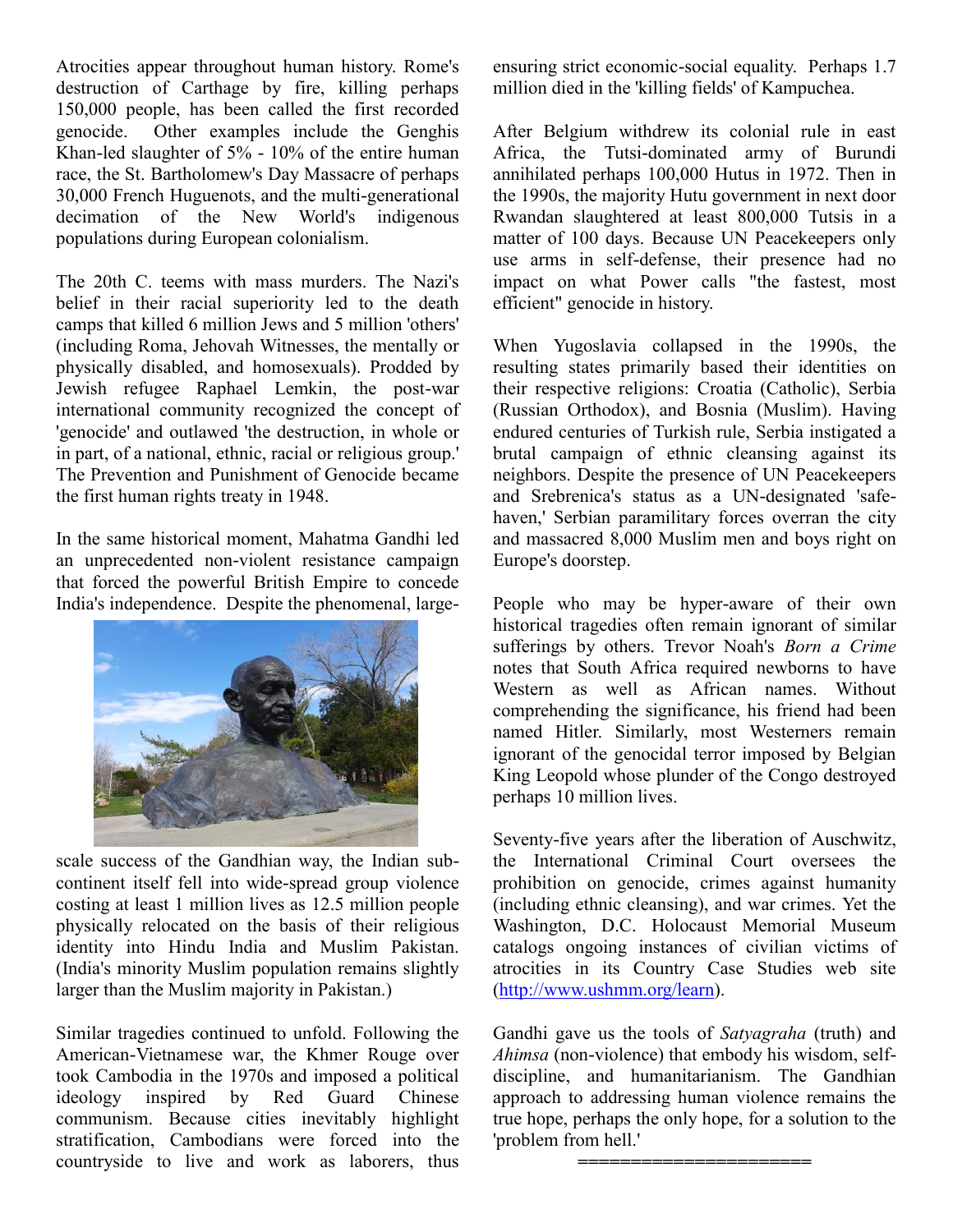## **Crisis at the Border**  by Sabine Weil

What is happening to the thousands of people waiting for US asylum with the current stay in Mexico policy? And why are they seeking asylum in the first place?

Many of those needing protection come from the infamous "Northern Triangle" region of Central America. This is the region of Honduras, Guatemala and El Salvador that is plagued with poverty and violence. Chronic political instability (some of which can be traced back to  $20<sup>th</sup>$  Century US actions protecting US banana companies), and civil war have given rise to notorious transnational criminal networks such as  $18<sup>th</sup>$  Street (M-18) and Mara Salvatrucha (MS-13). Drug cartels and gangs such as these operate through threatening and leveraging violence as a way to control families. Women and girls are frequently targeted. In 2016, according to International Rescue Committee, Honduras and El Salvador had some of the highest murder rates of women in the world.

In 2018 and 2019, many of these families fleeing violence in their home communities organized into caravans for protection and undertook the long, arduous and dangerous journey hoping to find safety in the United States. After the horrors of WW II, the US helped to create international law to protect refugees such as these. But now the Trump Administration has imposed barriers and policies that require migrants to stay in Mexico while they wait to be processed in search of asylum.

In August of 2019 more than 26,000 people were waiting across the border for hearings. And once they are processed, they must return to Mexico under the current administrations "Remain in Mexico" policy. According to Vox, more than 56,000 refugees have been returned to Mexico to await decisions on their applications. Where do these people go after they are turned back?

Many of them return home to face the violence and the terror that they fled from. Some are lucky and find protection in hotels or rooms for rent. The Mexican government has opened a small number of shelters in various municipalities. But as of December 2019, some 5,000 migrants were camped under tarps or tents clustered along the Rio Grande River.

For various political reasons, the United Nations High Commissioner for Refugees cannot manage these camps. So these camps don't offer the protection given to refugees in other parts of the world. The migrants themselves run these camps with some oversight of the Mexican Government. But there are no fences, so people –including predators, gang members, etc. come and go as they please. There are many reports of kidnapping, sexual violence and human trafficking. People go missing and nobody knows what happened. There are few, if any, public toilets and there is no running water. Thousands of families are living in hazardous and deplorable conditions in view of US soil waiting for their turn to be seen and processed.

What is being done to help these people? There is currently no coordinated approach to responding to this humanitarian crisis.

In some instances, the United Nation's International Organization for Migration (IOM) is funding a limited number of shelters and providing food, water and sanitation. The Mexican government has enlisted the aid of its national guard to improve security in some border cities. But the majority of basic health care services are provided by nonprofit groups, church groups and individual volunteers who bring in food, water and educational resources for children. Is this enough? The obvious answer is "no".

The solutions are complicated but learning about the crisis, applying political pressures and, of course, voting are essential first steps.

**===============**

**Mahatma Gandhi's Writings from 100 years ago** [Collected works of Mahatma Gandhi -VOL. 20: 25 MARCH, 1920 - JUNE, 1920- p 39-40]

T*he term satyagraha was coined by me in South Africa to express the force that the Indians there used for full eight years , and it was coined in order to distinguish it from the movement, then going on in the United Kingdom and South Africa under the name of passive resistance. Its root meaning is "holding on to truth'; hence, truth-force. I have also called it love-force or soul-force.*

*In the application of satyagraha I discovered in the earliest stages that pursuit of truth did not admit of violence being inflicted on one's opponent, but that he must be weaned from error by patience and sympathy. For what appears to be truth to the one may appear to be*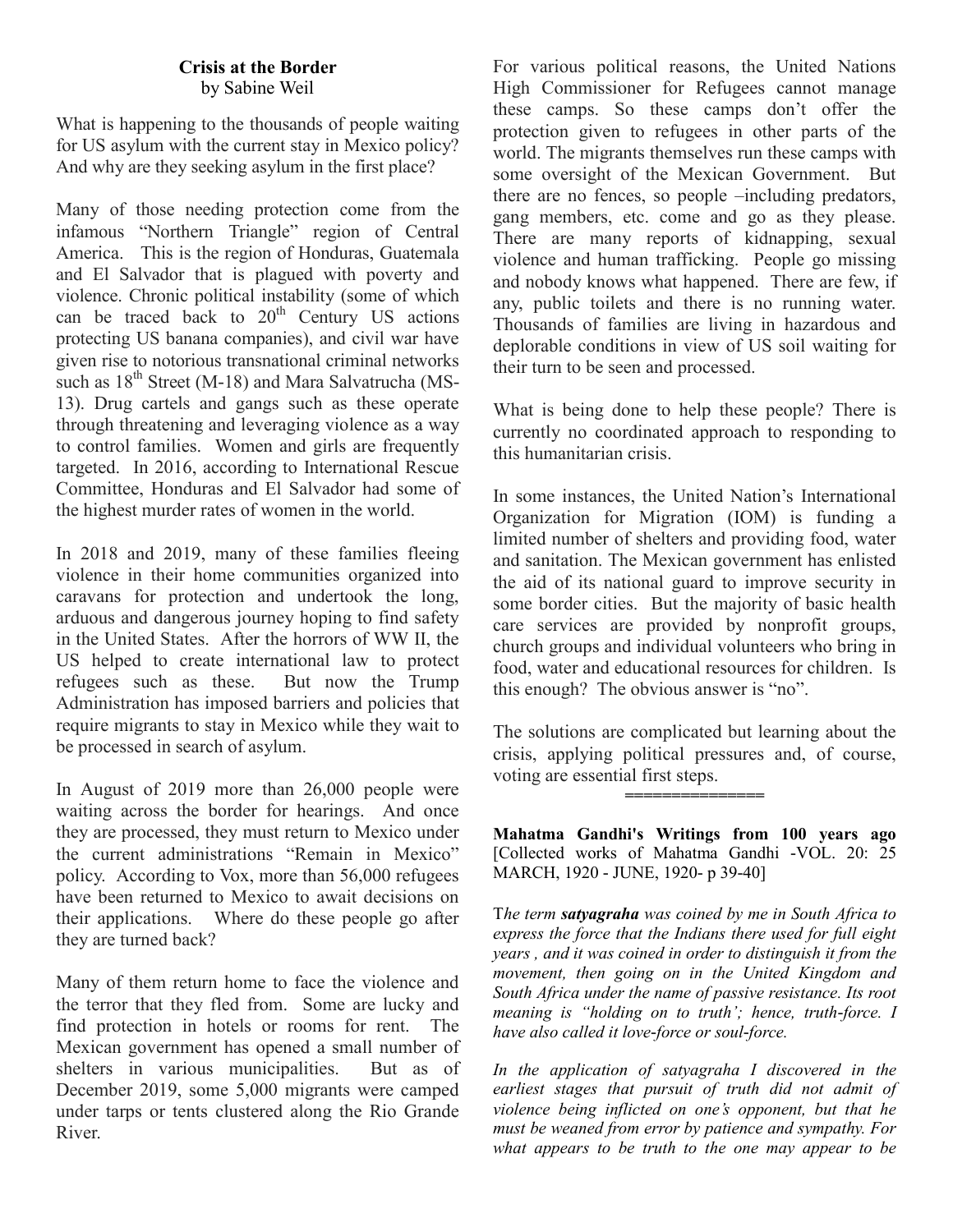*error to the other. And patience means self-suffering. So the doctrine came to mean vindication of truth, not by infliction of suffering on the opponent, but one's own self.* 

*Satyagraha differs from passive resistance as the North Pole from the South. The latter has been conceived as a weapon of the weak and does not exclude the use of physical force or violence for the purpose of gaining one's end; whereas the former has been conceived as a weapon of the strongest, and excludes the use of violence in any shape or form.*

*This doctrine of satyagraha is not new; it is merely an extension of the rule of domestic life to the political..... It is this law of love which, silently but surely, governs the family for the most part throughout the civilized world... Nations can be called civilized only to the extent that they obey this law…. This law of love is nothing but a law of truth.... Satyagraha has therefore been described as a coin, on whose face you read love and on the reverse, you read truth. It is a coin current everywhere and has indefinable value.* 

*Satyagraha is self-dependent. It does not require the assent of the opponent before it can be brought into play. Indeed, it shines out most when the opponent resists. It is therefore irresistible. A satyagrahi does not know what defeat is, for he fights for truth without being exhausted. Death in the fight is a deliverance, and prisons a gateway to liberty.*

*We need to overcome Fear, especially during the present crisis of Covid19-Pandemic.* Consider the following quotations from Pace a Bene Nonviolence Service:

*==========================================*

"I am so glad to be alive in a time that came after Gandhi. He revealed the enormous leverage of the human heart when you take it seriously. He also trusted people. People would find themselves capable of enormous, stalwart steadfastness and personal sacrifice. Just amazing."

- Joanna Macy, Feb 12 2020

"There is no greater illusion than *fear,* no greater wrong than preparing to defend yourself,no greater misfortune than having an enemy. Whoever can see through all fear will always be safe."

- Tao Te Ching, Verse 46 Feb 22, 2020

**Gandhi survived the 1918 Pandemic Spanish Influenza**. He was one of many who recovered from 'Bombay Fever' as it was called, and later alluded to as 'Spanish Influenza' worldwide which had a death toll of 10 million in India and over 50 million worldwide. It is unfortunate that after 102 years, with all the chemical cleanliness worldwide, we are undergoing a new viral pandemic – CoVid19.

In his letters from early August 1918 to January 1919, Gandhi noted that he had dysentery and was suffering from debilitating illness for a long time. In *Chapter XXVIII in My Experiments with Truth* he refers to this time as "Near Death's Door". More from letters: August 17, 1918, Gandhi wrote*, 'Dear Mr. Henderson, I am on my back. I am passing through the severest illness of my life and I was incapable of sending you a letter earlier.'* 

Around that time, he writes to his sons Harilal and Devdas how weak he has been – almost to the point of imminent death. October 2, 1918*, I have a feeling that I am now going. I have very little time left. The body is becoming weaker and weaker. I am not able to eat anything. But my heart is at peace and so I do not find the going at all difficult. I think whatever inheritance I am leaving to you brothers is appropriate. What would you have gained if I had left money? But the inheritance of character which I am leaving to you is invaluable in my view.*

Gandhi on his 49th birthday - Oct 2 1918, wrote to his son Devdas, *"I have sent you a telegram today. It must have scared you. I want you not to be scared. I cannot expect you to have that degree of equanimity. My health, instead of improving, is steadily declining."*

He alludes to influenza 3 times – once referring to relatives of his son Harilal's wife and family in November 1918. *Bhaishri Harilal, I have your letter and the translation. I am still confined to bed..... I felt sad for a moment when I learnt that your family were afflicted with influenza and there was even a death. But such news is pouring in from everywhere so that now the mind is hardly affected.* In 'Gandhi-the man, his people, and his empire', Raj Mohan Gandhi notes that Harilal's wife Gulab and their 3 year old son Shanti died of influenza, they were the persons Gandhi was referring to.

In a letter to his friend C. F. Andrews on January 10, 1919, Gandhi wrote, *My Dear Charlie, So you have been suffering from influenza......* Some of the treatments Gandhi practiced during his illness were part of is experiments in truth.

Ken Roach, our board member, suggests to look into 'Inequality may lead to violence and extremism and other ramifications' at

=========================================

https://www.sv.uio.no/psi/english/research/news-andevents/news/inequality-may-lead-to-violence-andextremism.htm